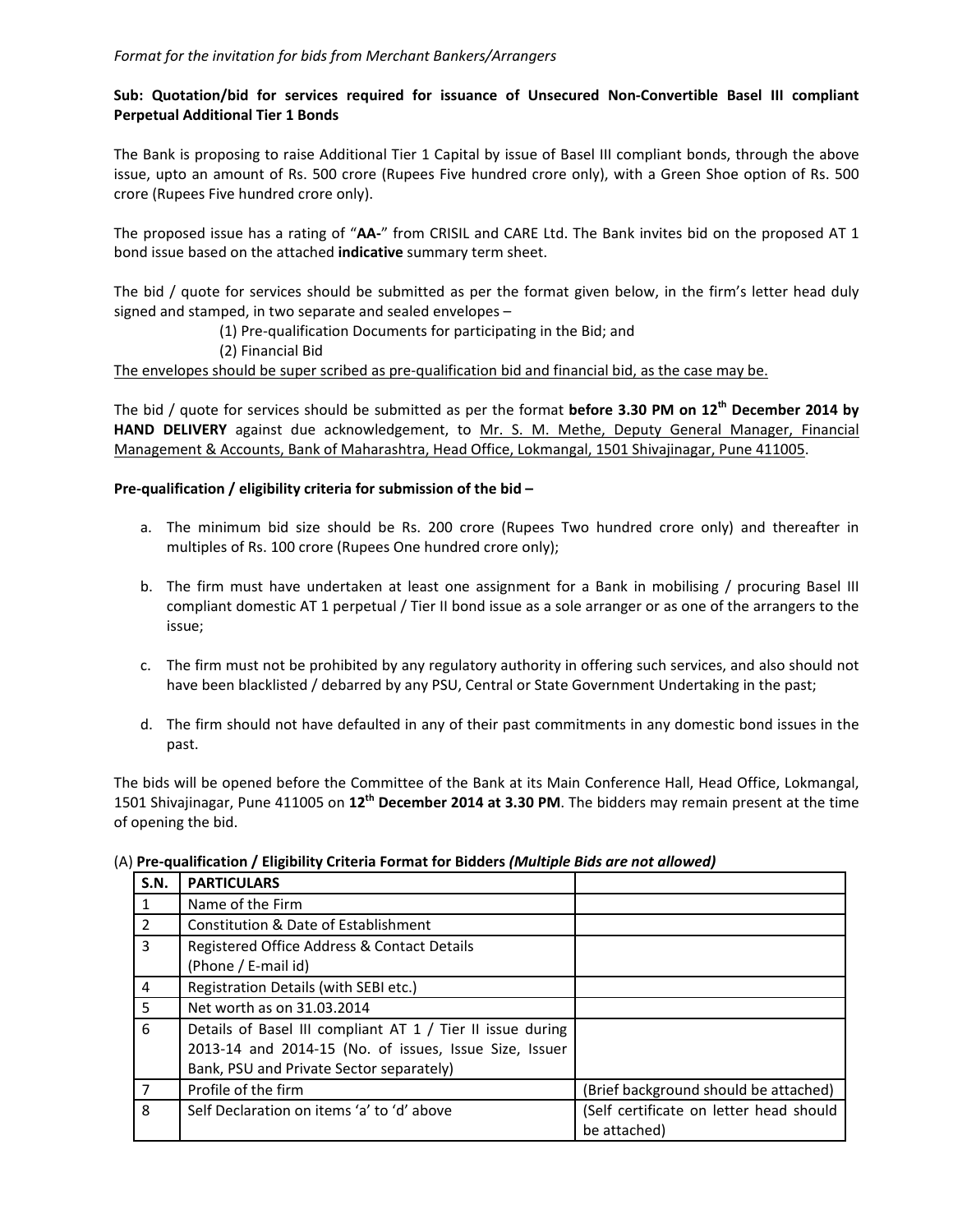| В | <b>Details of Financial Bid</b>                                                                                                                            |  |
|---|------------------------------------------------------------------------------------------------------------------------------------------------------------|--|
|   | Bid Amount (Rs. crore) -                                                                                                                                   |  |
|   | (Minimum bid amount should be Rs 200 crore and in<br>multiples of Rs 100 crore thereafter)                                                                 |  |
|   | Coupon (Rate % per annum in two decimals)                                                                                                                  |  |
|   | Expected fee* (in % terms to the issue size in four<br>decimals) (excluding service tax) (* Not exceeding Sixty<br>Five Paise per Rupees One Hundred only) |  |

*Disclaimer –* 

- *1. The Bank shall receive the quote only for the purpose of the subject bond issue.*
- 2. The Bank has every right to accept or reject the bid / quote for the purpose of the bond issue without assigning any reason whatsoever. The acceptance / non-acceptance of the bid / quote shall be at the sole discretion of the Bank, and Bank reserves its right to accept / reject any or all the Bid(s) without assigning *any reason whatsoever.*
- *3. The Bank reserves its right to revise, modify, cancel, alter the terms of the issue.*
- 4. The bidder quoting the most competitive commercial terms i.e. coupon rate + arranger's fee (on total cost basis), shall be considered as L1. The Bank shall reserve the right to offer terms of L1 to L2, L3, L4 and so *on and to award the mandate to the bidder(s) either on sole arranger or on joint arranger basis.*
- 5. The Bank shall reserve the right to exercise the green-shoe option either in whole or in part, at its sole and *absolute discretion.*
- 6. If any information provided by any bidder is found and / or proved to be incorrect or misleading, the bid will be rejected / disqualified. The arrangers will also be blacklisted for all future bond issues of the Bank.

(S.M. Methe) Deputy General Manager Financial Management & Accounts Head Office, 'LOKMANGAL' 1501 Shivajinagar, Pune 411 005 Phone : 020 – 25513120 / 25614226 Mobile : 095030 02939 www.bankofmaharashtra.in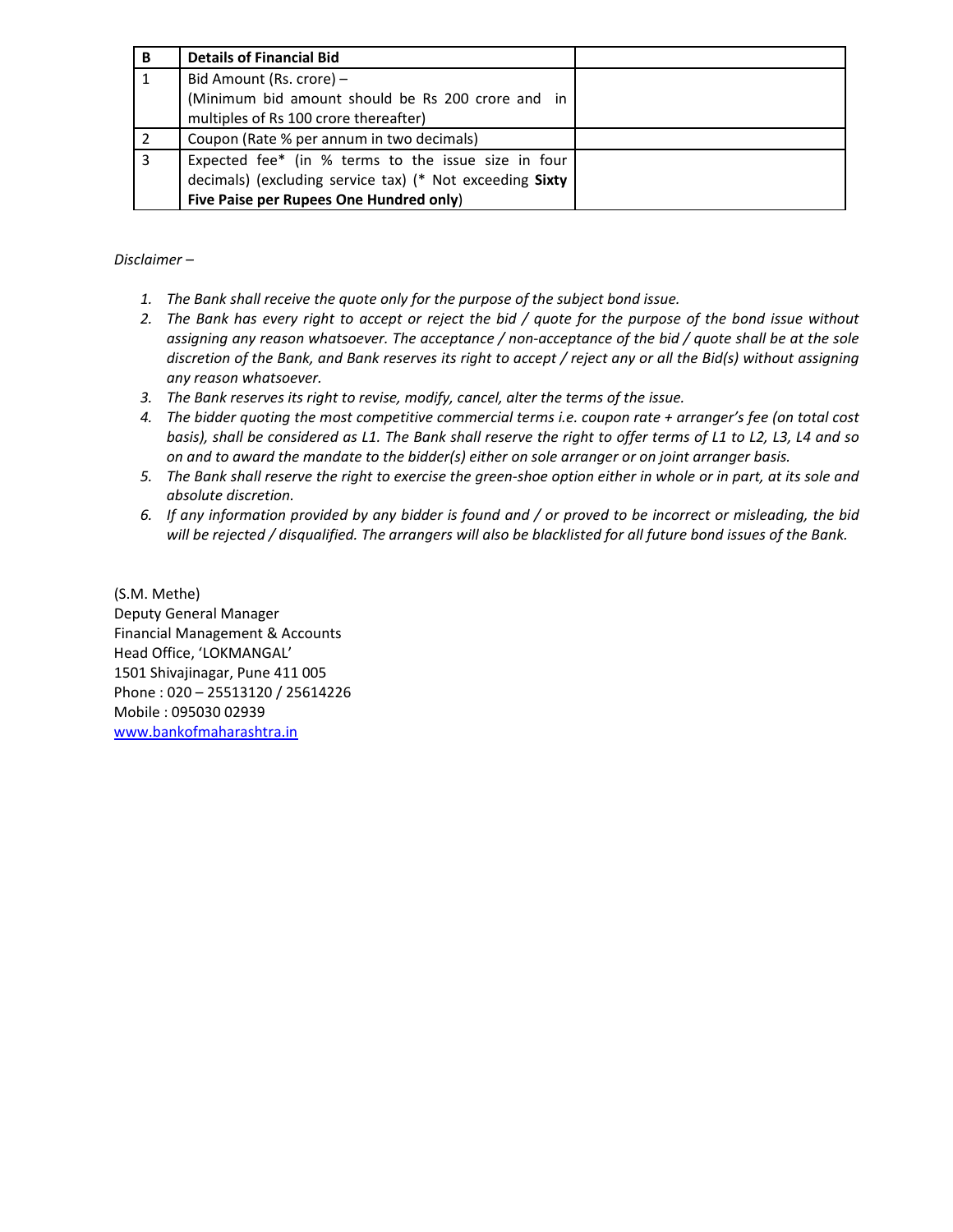## **(T) TERM SHEET:** *(Indicative)*  **ISSUE DETAILS**

| $\mathbf{1}$   | <b>Security Name</b>                                 | XX.XX% Bank of Maharashtra Basel III AT I Perpetual       |
|----------------|------------------------------------------------------|-----------------------------------------------------------|
|                |                                                      | <b>Bonds Series I</b>                                     |
| 2              | Issuer                                               | Bank of Maharashtra (BOM)                                 |
| 3              | <b>Issue Size</b>                                    | Rs 500 crore with a green shoe option of Rs 500 crore     |
| $\overline{4}$ | Objects of the Issue / Details of the utilization of | Augmenting Additional Tier1 Capital (as the term is       |
|                | the proceeds                                         | defined in the Basel III Guidelines) and over all capital |
|                |                                                      | of the Issuer for strengthening its capital adequacy      |
|                |                                                      | and for enhancing its long-term resources                 |
| 5              | Listing (including name of stock Exchange(s)         | Proposed on the Wholesale Debt Market (WDM)               |
|                | where it will be listed and timeline for listing)    | Segment of NSE / BSE                                      |
| 6              | Instrument                                           | Unsecured, non-convertible, perpetual bonds which         |
|                |                                                      | will qualify as Additional Tier 1 Capital (the "Bonds").  |
| 7              | Nature and status of Bonds                           | <b>Unsecured Additional Tier I Bonds.</b>                 |
|                | And Seniority of Claim                               | Claims of the investors in this instrument shall be:      |
|                |                                                      | (i) superior to the claims of investors in equity shares  |
|                |                                                      | and perpetual non-cumulative preference shares of         |
|                |                                                      | the Issuer;                                               |
|                |                                                      | (ii) subordinate to the claims of all depositors and      |
|                |                                                      | general creditors and subordinated debt of the Issuer     |
|                |                                                      | other than subordinated debt qualifying as Additional     |
|                |                                                      | Tier1 Capital (as the term is defined in the Basel III    |
|                |                                                      | Guidelines) of the Issuer                                 |
|                |                                                      | (iii) pari passu without preference<br>amongst            |
|                |                                                      | themselves and other debt instruments classifying as      |
|                |                                                      | Additional Tier 1 Capital in terms of Basel III           |
|                |                                                      | Guidelines;                                               |
|                |                                                      | (iv) to the extent permitted by the Basel III             |
|                |                                                      | Guidelines, pari passu with any subordinated              |
|                |                                                      | obligation eligible for inclusion in hybrid Tier 1        |
|                |                                                      | capital under the then prevailing Basel II guidelines;    |
|                |                                                      | and                                                       |
|                |                                                      | v) neither secured nor covered by a guarantee of the      |
|                |                                                      | Issuer nor related entity or other arrangement that       |
|                |                                                      | legally or economically enhances the seniority of the     |
|                |                                                      | claim vis-à-vis bank creditors.                           |
| 8              | Tenor                                                | Perpetual                                                 |
| 9              | <b>Redemption Date</b>                               | Not Applicable                                            |
| 10             | Convertibility                                       | Non-Convertible                                           |
| 11             | Face Value/ Issue Price                              | Rs. 10,00,000/- (Rupees Ten Lakh) per Bond.               |
| 12             | <b>Credit Rating</b>                                 | "CRISIL AA-" by CRISIL & "CARE AA-" by CARE               |
| 13             | Mode of Issue                                        | Private Placement                                         |
| 14             | Security                                             | Unsecured                                                 |
| 15             | Coupon                                               | Yet to be decided                                         |
| 16             | <b>Coupon Reset</b>                                  | Not Applicable                                            |
| 17             | Coupon Type                                          | Fixed                                                     |
| 18             | <b>Coupon Payment Frequency</b>                      | Annual                                                    |
| 19             | <b>Coupon Payment Dates</b>                          | On the Anniversary of Deemed Date of Allotment            |
| 20             | Interest on application money                        | Interest at the Coupon Rate (subject to deduction of      |
|                |                                                      | Income-tax under the provisions of the Income-tax         |
|                |                                                      |                                                           |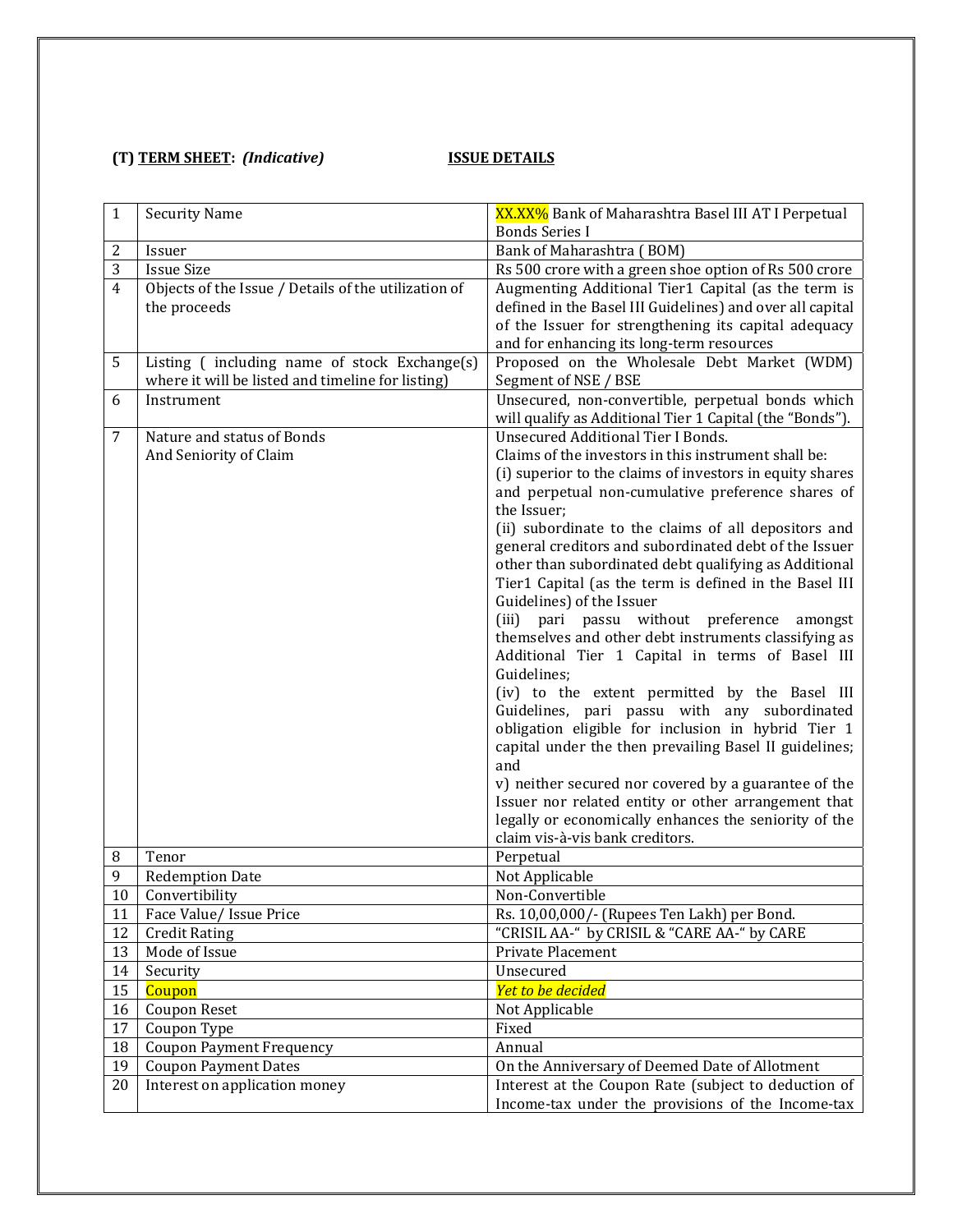|          |                                                            | Act 1961, or any statutory modification or re-<br>enactment as applicable) will be paid to all the<br>applicants on the application money for the Bonds.<br>Such interest shall be paid from the date of<br>realization of cheque (s)/demand draft (s) and in case<br>of RTGS/other means of electronic transfer interest<br>shall be paid from the date of receipt of funds to one<br>day prior to the Deemed Date of Allotment.<br>The Interest on application money will be computed<br>as per Actual/Actual Day count convention. Such<br>interest would be paid on all the valid applications<br>including the refunds. For the application amount<br>that has been refunded, the Interest on application<br>money will be paid along with the refund orders and<br>for the application amount against which Bonds have<br>been allotted, the Interest on application money will<br>be paid within ten working days from the Deemed<br>Date of Allotment. Where an applicant is allotted<br>lesser number of Bonds than applied for, the excess<br>amount paid on application will be refunded to the |
|----------|------------------------------------------------------------|------------------------------------------------------------------------------------------------------------------------------------------------------------------------------------------------------------------------------------------------------------------------------------------------------------------------------------------------------------------------------------------------------------------------------------------------------------------------------------------------------------------------------------------------------------------------------------------------------------------------------------------------------------------------------------------------------------------------------------------------------------------------------------------------------------------------------------------------------------------------------------------------------------------------------------------------------------------------------------------------------------------------------------------------------------------------------------------------------------|
|          |                                                            | applicant along with the interest on refunded money.<br>Income Tax at Source (TDS) will be deducted at the                                                                                                                                                                                                                                                                                                                                                                                                                                                                                                                                                                                                                                                                                                                                                                                                                                                                                                                                                                                                 |
| 21       | <b>Record Date</b>                                         | applicable rate on Interest on application money.<br>Reference date for payment of coupon or of principal<br>which shall be the date falling 15 days prior to the<br>relevant Coupon Payment Date, Issuer Call Date, Tax<br>Call Date or Regulatory Call Date (each as defined<br>later) on which interest or principal repayment is due<br>and payable. In the event the Record Date for Coupon<br>Payment date falls on a day which is not a business<br>day, the next business day will be considered as the<br>Record Date. In the event the Record Date for<br>principal repayment falls on day which is not a<br>business day, the immediately preceding business<br>day shall be considered as the Record Date.                                                                                                                                                                                                                                                                                                                                                                                     |
| 22<br>23 | <b>Computation of Interest</b><br><b>Coupon Discretion</b> | Actual/ Actual<br>(i) The Issuer may elect at its full discretion to cancel<br>(in whole or in part) coupon scheduled to be paid on<br>Coupon Payment Date.<br>(ii)The Issuer shall have full access to cancelled<br>payments to meet obligations as they fall due.<br>(iii)Further, the coupon will be paid out of<br>distributable items. In this context, coupon may be<br>paid out of current year's profits. However, if current<br>year profits are not sufficient, i.e. payment of coupon<br>is likely to result in losses during the current year, the<br>balance amount of coupon may be paid out of<br>revenue reserves subject to approval by RBI (i.e.<br>revenue reserves which are not created for specific<br>purposes by the Issuer) and/or credit balance in<br>profit and loss account, if any.<br>(iv) However, payment of coupon from the revenue<br>reserves is subject to the Issuer meeting minimum<br>regulatory requirements for CET 1, Tier 1 and Total                                                                                                                          |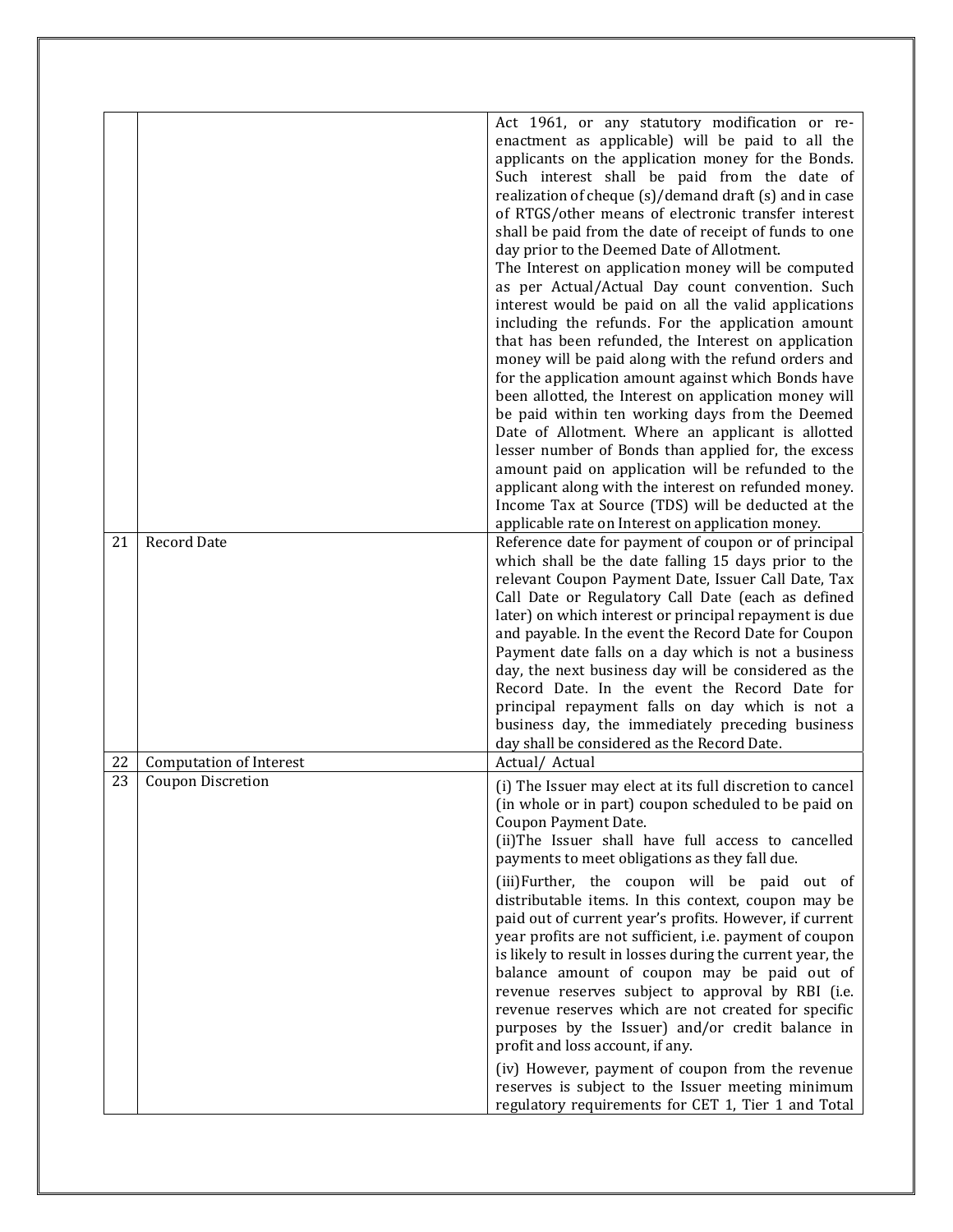|    |                         |                | Capital ratios (each as defined and calculated in                                                                                                                                                                                                                                                                                                                                                                                                                                                                               |
|----|-------------------------|----------------|---------------------------------------------------------------------------------------------------------------------------------------------------------------------------------------------------------------------------------------------------------------------------------------------------------------------------------------------------------------------------------------------------------------------------------------------------------------------------------------------------------------------------------|
|    |                         |                | accordance with the Basel III Guidelines) at all<br>relevant times and subject to the requirements of<br>capital buffer frameworks (i.e. capital conservation<br>buffer, countercyclical capital buffer and Domestic<br>Systemically Important Banks) set out in Basel III<br>Guidelines;                                                                                                                                                                                                                                       |
|    |                         |                | (v) Coupon on the Bonds will be non-cumulative. If<br>coupon is not paid or paid at a rate lesser than the<br>Coupon Rate, the unpaid coupon will not be paid in<br>future years. Non-payment of coupon will not<br>constitute an Event of Default in respect of the Bonds;                                                                                                                                                                                                                                                     |
|    |                         |                | (vi) In the event that the Issuer determines that it<br>shall not make a payment of coupon on the Bonds, the<br>Issuer shall notify the Trustee not less than 21<br>calendar days prior to the relevant Coupon Payment<br>Date of that fact and of the amount that shall not be<br>paid.                                                                                                                                                                                                                                        |
| 24 | Dividend Stopper Clause |                | Dividend Stopper Clause will be not be applicable to<br>these instruments.                                                                                                                                                                                                                                                                                                                                                                                                                                                      |
|    |                         |                | In the event the holders of these Instrument are not<br>paid coupon, they shall not impede the full discretion<br>that Issuer<br>has<br>all<br>at<br>times<br>to<br>cancel<br>distributions/payments on the Bonds, nor will they<br>impede / hinder:                                                                                                                                                                                                                                                                            |
|    |                         |                | The Re-Capitalization of the Issuer.<br>(i)<br>The Issuer's right to make payments on<br>(ii)<br>other instruments, where the payments on<br>this other instrument were not also fully<br>discretionary<br>The Issuer's right to making distributions<br>(iii)<br>to shareholders for a period that extends<br>beyond the point in time that coupon<br>/dividends on the Bonds are resumed.<br>The normal operation of the Issuer or any<br>(iv)<br>restructuring<br><i>(including)</i><br>activity<br>acquisitions/disposals). |
| 25 | Put Option              |                | Not Applicable                                                                                                                                                                                                                                                                                                                                                                                                                                                                                                                  |
| 26 | Call Option             | i) Issuer Call | The Issuer may at its sole discretion, having notified<br>the Trustee not less than 21 calendar days prior to<br>the date of exercise of such Issuer Call (which notice<br>shall specify the date fixed for exercise of the Issuer<br>Call (the "Issuer Call Date"), may exercise a call on the<br>outstanding Bonds.                                                                                                                                                                                                           |
|    |                         |                | The Issuer Call, which is discretionary, may or may<br>not be exercised on the fifth anniversary from the<br>Deemed Date of Allotment i.e. the fifth Coupon<br>Payment Date or on any Coupon Payment Date<br>thereafter.                                                                                                                                                                                                                                                                                                        |
|    |                         |                | Prior approval of RBI (Department of Banking<br>Operations & Development) will be required.                                                                                                                                                                                                                                                                                                                                                                                                                                     |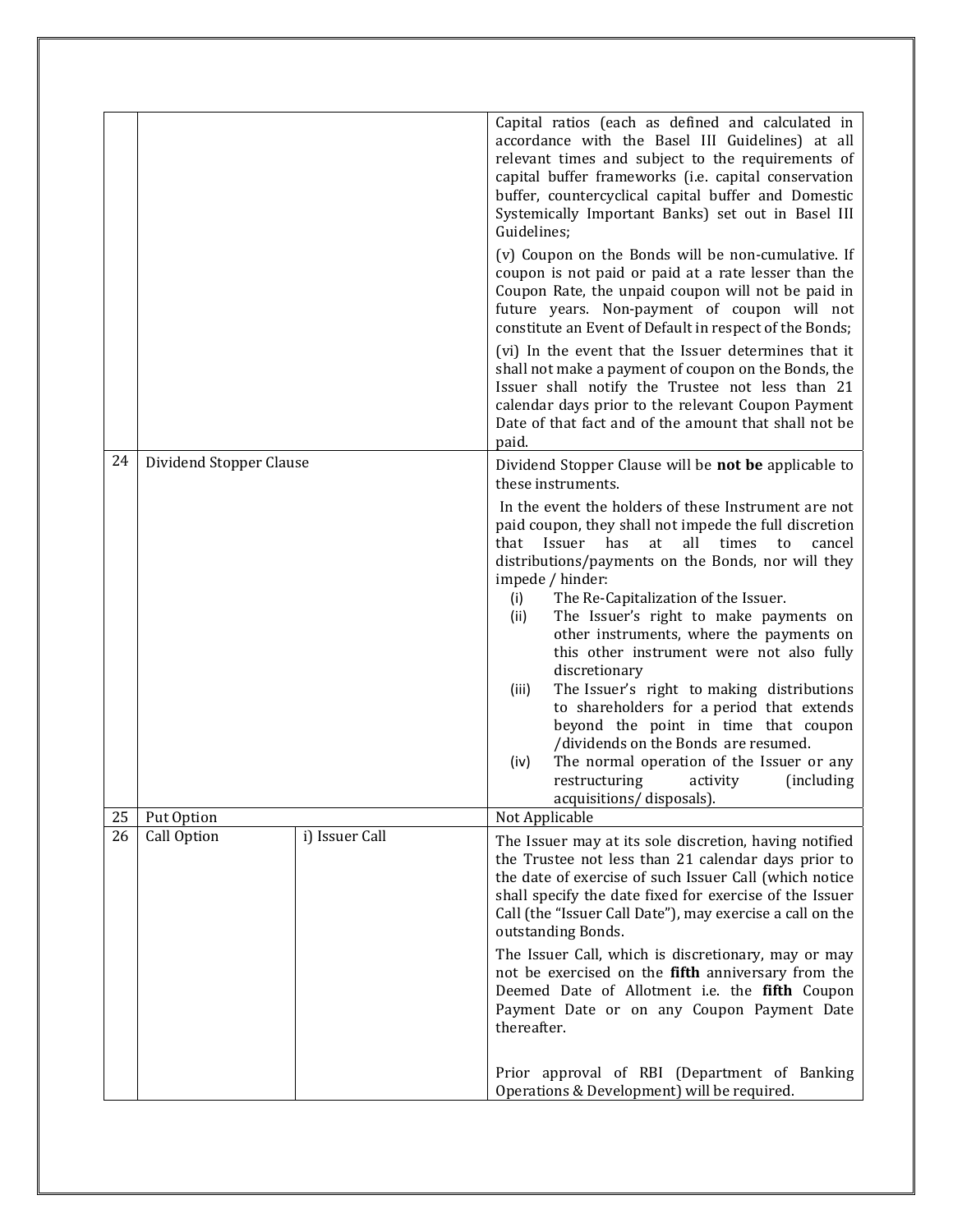|  |                                      | The instrument should be replaced with capital of the<br>same or better quality and the replacement of this<br>capital is done at conditions which are sustainable for<br>the income capacity of the Issuer. Here, replacement<br>of the capital can be concurrent with but not after the<br>instrument is called.<br>0 <sub>R</sub><br>(i)<br>The Issuer demonstrates that its capital<br>position is well above the minimum<br>capital<br>requirements after the call option is exercised.<br>Here, minimum refers to Common Equity<br>(ii)<br>Tier 1 of 8% of RWAs (including capital conservation<br>buffer of 2.5% of RWAs) and Total Capital of 11.5% of<br>RWAs including any additional capital requirement<br>identified under Pillar 2                  |
|--|--------------------------------------|-------------------------------------------------------------------------------------------------------------------------------------------------------------------------------------------------------------------------------------------------------------------------------------------------------------------------------------------------------------------------------------------------------------------------------------------------------------------------------------------------------------------------------------------------------------------------------------------------------------------------------------------------------------------------------------------------------------------------------------------------------------------|
|  | ii) Tax Call or Variation            | If a Tax Event (as described below) has occurred and<br>continuing, then the Issuer may, having notified the<br>Trustee not less than 21 calendar days prior to the<br>date of exercise of such Tax Call or Variation (which<br>notice shall specify the date fixed for exercise of the<br>Tax Call or Variation "Tax Call Date"), may exercise a<br>call on the Bonds or substitute the Bonds or vary the<br>terms of the Bonds so that the Bonds have better<br>classification.                                                                                                                                                                                                                                                                                 |
|  |                                      | A Tax Event has occurred if, as a result of any change<br>in, or amendment to, the laws affecting taxation (or<br>regulations or rulings promulgated thereunder) of<br>India or any change in the official application of such<br>laws, regulations or rulings the Issuer will no longer<br>be entitled to claim a deduction in respect of<br>computing its taxation liabilities with respect to<br>coupon on the Bonds.<br>The exercise of Tax Call by the Issuer is subject to<br>requirements set out in the Applicable RBI Guidelines<br>(as defined below). RBI will permit the Issuer to<br>exercise the Tax Call only if the RBI is convinced that<br>the Issuer was not in a position to anticipate the Tax<br>Event at the time of issuance of the Bonds |
|  | iii) Regulatory Call or<br>Variation | If a Regulatory Event (as described below) has<br>occurred and continuing, then the Issuer may, having<br>notified the Trustee not less than 21 calendar days<br>prior to the date of exercise of such Regulatory Call or<br>Variation (which notice shall specify the date fixed for<br>exercise of the Regulatory Call or Variation (the<br>"Regulatory Call Date")), may exercise a call on the<br>Bonds or substitute the Bonds or vary the terms of<br>the Bonds so that the Bonds have better classification.<br>A Regulatory Event is deemed to have occurred if<br>there is a downgrade of the Bonds in regulatory<br>classification i.e. Bonds is excluded from the<br>consolidated Tier I Capital of the Issuer.                                        |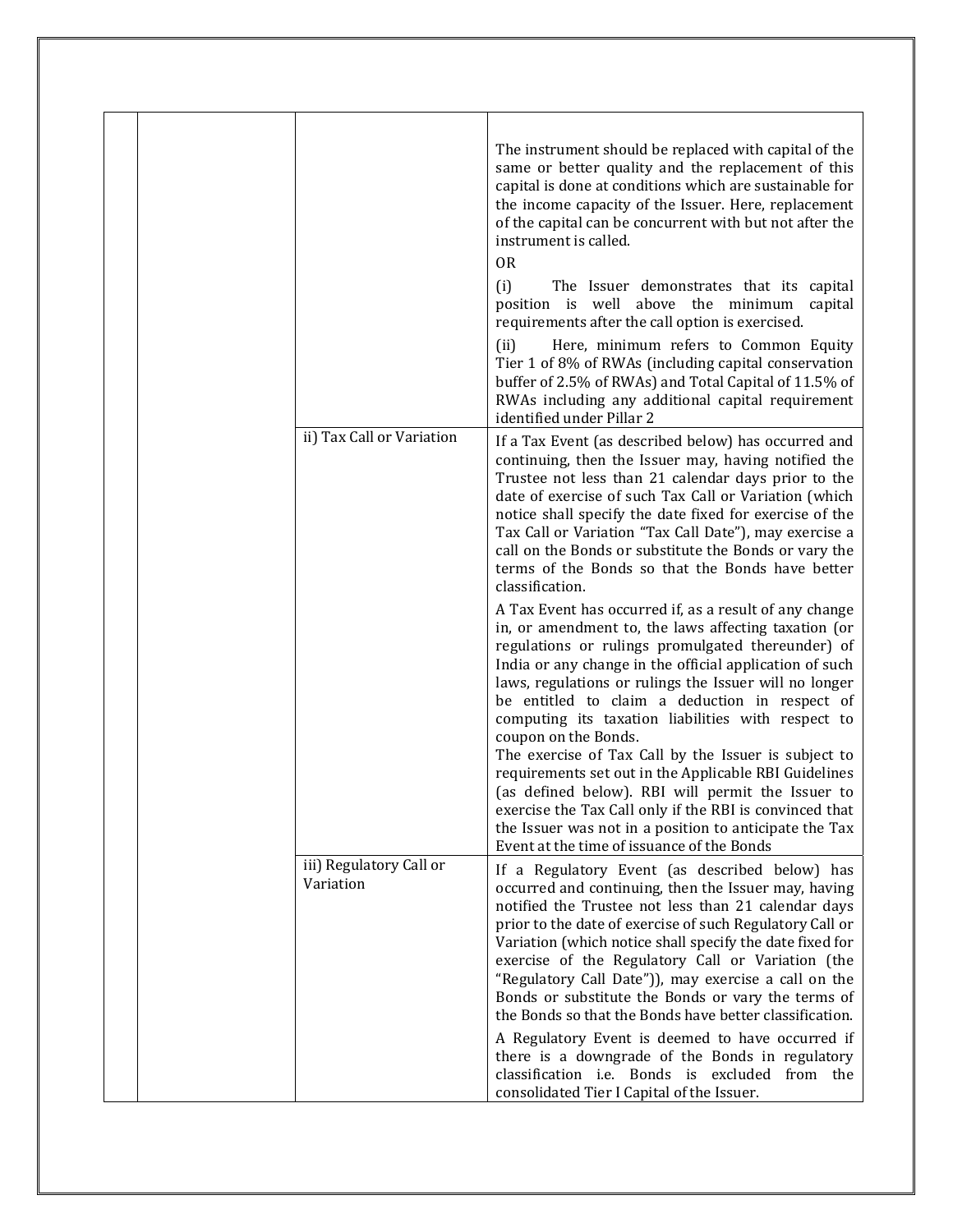| 27<br>28 | <b>Call Option Price</b><br><b>Call Notification Time</b> |                                                                | The exercise of Regulatory Call by the Issuer is<br>subject to requirements set out in the Applicable RBI<br>Guidelines (as defined below). RBI will permit the<br>Issuer to exercise the Regulatory Call only if the RBI is<br>convinced that the Issuer was not in a position to<br>anticipate the Regulatory Event at the time of<br>issuance of the Bonds.<br>Rs. 10,00,000/- (Rupees Ten Lakh) per Bond.<br>21 calendar days prior to the date of exercise of Call |
|----------|-----------------------------------------------------------|----------------------------------------------------------------|-------------------------------------------------------------------------------------------------------------------------------------------------------------------------------------------------------------------------------------------------------------------------------------------------------------------------------------------------------------------------------------------------------------------------------------------------------------------------|
| 29       | Depository                                                |                                                                | National Securities Depository Limited and<br>Central                                                                                                                                                                                                                                                                                                                                                                                                                   |
|          |                                                           |                                                                | Depository Services (India) Limited                                                                                                                                                                                                                                                                                                                                                                                                                                     |
| 30       | Cross Default                                             |                                                                | Not Applicable                                                                                                                                                                                                                                                                                                                                                                                                                                                          |
| 31       | Proposed Listing                                          |                                                                | National Stock Exchange of India Limited and BSE<br>Limited                                                                                                                                                                                                                                                                                                                                                                                                             |
| 32       | Issuance                                                  |                                                                | Only in dematerialized form                                                                                                                                                                                                                                                                                                                                                                                                                                             |
| 33       | Trading                                                   |                                                                | Only in dematerialized form                                                                                                                                                                                                                                                                                                                                                                                                                                             |
|          |                                                           | <b>Issue Schedule</b>                                          | To be decided                                                                                                                                                                                                                                                                                                                                                                                                                                                           |
| 34<br>35 | <b>Issue Opening Date</b>                                 |                                                                | To be decided                                                                                                                                                                                                                                                                                                                                                                                                                                                           |
| 36       | <b>Issue Closing Date</b><br>Pay-In-Date                  |                                                                | To be decided<br>To be decided                                                                                                                                                                                                                                                                                                                                                                                                                                          |
| 37       | <b>Deemed Date of Allotment</b>                           |                                                                | To be decided                                                                                                                                                                                                                                                                                                                                                                                                                                                           |
| 38       |                                                           | Minimum Application and in multiples of _ Debt                 | 10 bonds and in multiples of 1 bond thereafter                                                                                                                                                                                                                                                                                                                                                                                                                          |
|          | securities thereafter                                     |                                                                |                                                                                                                                                                                                                                                                                                                                                                                                                                                                         |
| 39       | Settlement                                                |                                                                | Payment of interest and repayment of principal shall<br>be made by way of credit through direct credit/<br>NECS/RTGS/NEFT mechanism.                                                                                                                                                                                                                                                                                                                                    |
| 40       | Loss<br>Absorption                                        | 41-i) Permanent principal write-<br>down on PONV Trigger Event | If a PONV Trigger Event (as described below) occurs,<br>the Issuer shall:                                                                                                                                                                                                                                                                                                                                                                                               |
|          |                                                           |                                                                | (i) notify the Trustee;                                                                                                                                                                                                                                                                                                                                                                                                                                                 |
|          |                                                           |                                                                | (ii) cancel any coupon which is accrued and unpaid<br>on the Bonds as on the write-down date; and                                                                                                                                                                                                                                                                                                                                                                       |
|          |                                                           |                                                                | (iii) Without the need for the consent of Bondholders<br>or the Trustee, write down the outstanding principal<br>of the Bonds by such amount as may be prescribed by<br>RBI ("PONV Write Down Amount") and subject as is<br>otherwise required by the RBI at the relevant time.<br>The Issuer will affect a write-down within thirty days<br>of the PONV Write-Down Amount being determined<br>and agreed with the RBI.                                                 |
|          |                                                           |                                                                | A write-down may occur on more than one occasion.                                                                                                                                                                                                                                                                                                                                                                                                                       |
|          |                                                           |                                                                | Once the principal of the Bonds have been written<br>down pursuant to PONV Trigger Event, the PONV<br>Write-Down Amount will not be restored in any<br>circumstances, including where the PONV Trigger<br>Event has ceased to continue.                                                                                                                                                                                                                                 |
|          |                                                           |                                                                | If the Issuer is amalgamated with any other bank<br>pursuant to Section 44 A of the Banking Regulation<br>Act, 1949 (the BR Act) before the Bonds have been<br>written down, the Bonds will become part of the<br>Additional Tier 1 capital of the new bank emerging<br>after the merger. If the Issuer is amalgamated with<br>any other bank after the Bonds have been written                                                                                         |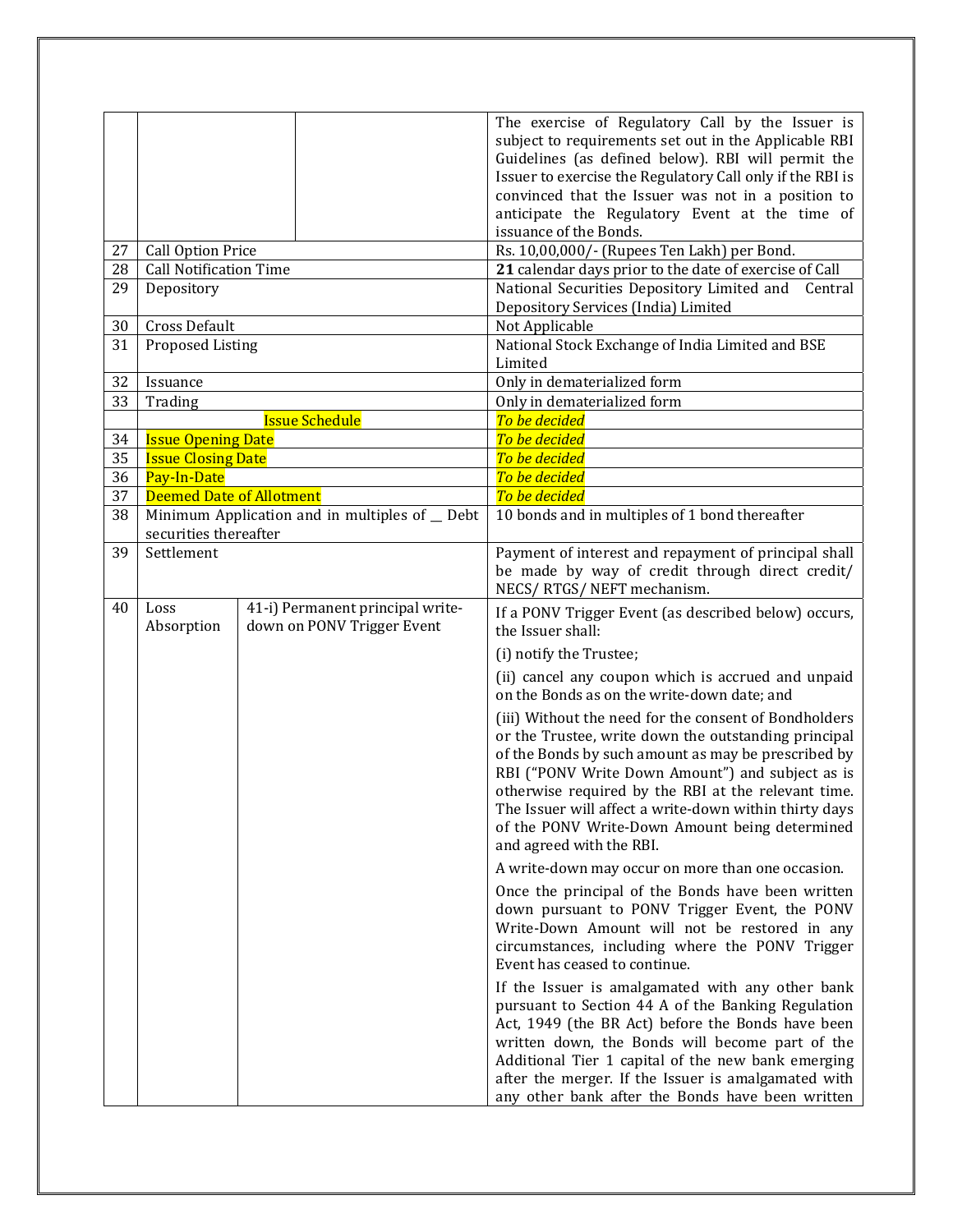|  |  | down pursuant to a PONV Trigger Event, these cannot<br>be reinstated by the amalgamated bank. If the RBI or<br>other relevant authority decides to reconstitute the<br>Issuer or amalgamate the Issuer with any other bank,<br>pursuant to Section 45 of the BR Act, the Issuer will<br>be deemed as non-viable or approaching non-viability<br>and the PONV Trigger Event will be activated.<br>Accordingly, the Bonds will be permanently written-<br>down in full prior to any reconstitution or<br>amalgamation.                                                                                                                                                                                                                                                               |
|--|--|------------------------------------------------------------------------------------------------------------------------------------------------------------------------------------------------------------------------------------------------------------------------------------------------------------------------------------------------------------------------------------------------------------------------------------------------------------------------------------------------------------------------------------------------------------------------------------------------------------------------------------------------------------------------------------------------------------------------------------------------------------------------------------|
|  |  | PONV Trigger Event, in respect of the Issuer or its<br>group, means the earlier of:                                                                                                                                                                                                                                                                                                                                                                                                                                                                                                                                                                                                                                                                                                |
|  |  | (i) a decision that a conversion or principal write-<br>down, without which the Issuer or its group (as the<br>case may be) would become non-viable, is necessary,<br>as determined by the RBI; and                                                                                                                                                                                                                                                                                                                                                                                                                                                                                                                                                                                |
|  |  | (ii) the decision to make a public sector injection of<br>capital, or equivalent support, without which the<br>Issuer or its group (as the case may be) would have<br>become non-viable, as determined by the RBI;                                                                                                                                                                                                                                                                                                                                                                                                                                                                                                                                                                 |
|  |  | However, any capital infusion by Government of India<br>into the Issuer as the promoter of the Issuer in the<br>normal course of business may not be construed as a<br>PONV trigger.                                                                                                                                                                                                                                                                                                                                                                                                                                                                                                                                                                                               |
|  |  | A write-down due to a PONV Trigger Event shall<br>occur prior to any public sector injection of capital so<br>that the capital provided by the public sector is not<br>diluted.                                                                                                                                                                                                                                                                                                                                                                                                                                                                                                                                                                                                    |
|  |  | The Basel III Guidelines state that, for this purpose, a<br>non-viable bank will be a bank which, owing to its<br>financial and other difficulties, may no longer remain<br>a going concern on its own in the opinion of the RBI<br>unless appropriate measures are taken to revive its<br>operations and thus, enable it to continue as a going<br>concern. The difficulties faced by a bank should be<br>such that these are likely to result in financial losses<br>and raising the Common Equity Tier 1 Capital of the<br>bank should be considered as the most appropriate<br>way to prevent the bank from turning non-viable.<br>Such measures would include a permanent write-off<br>in combination with or without other measures as<br>considered appropriate by the RBI. |
|  |  | A bank facing financial difficulties and approaching a<br>point of non-viability shall be deemed to achieve<br>viability if within a reasonable time in the opinion of<br>the RBI, it will be able to come out of the present<br>difficulties if appropriate measures are taken to<br>revive it. The measures including a permanent write-<br>off or public sector injection of funds are likely to:                                                                                                                                                                                                                                                                                                                                                                               |
|  |  | a. restore confidence of the depositors/investors;<br>b. improve rating/ creditworthiness of the bank and<br>thereby improving its borrowing capacity and                                                                                                                                                                                                                                                                                                                                                                                                                                                                                                                                                                                                                          |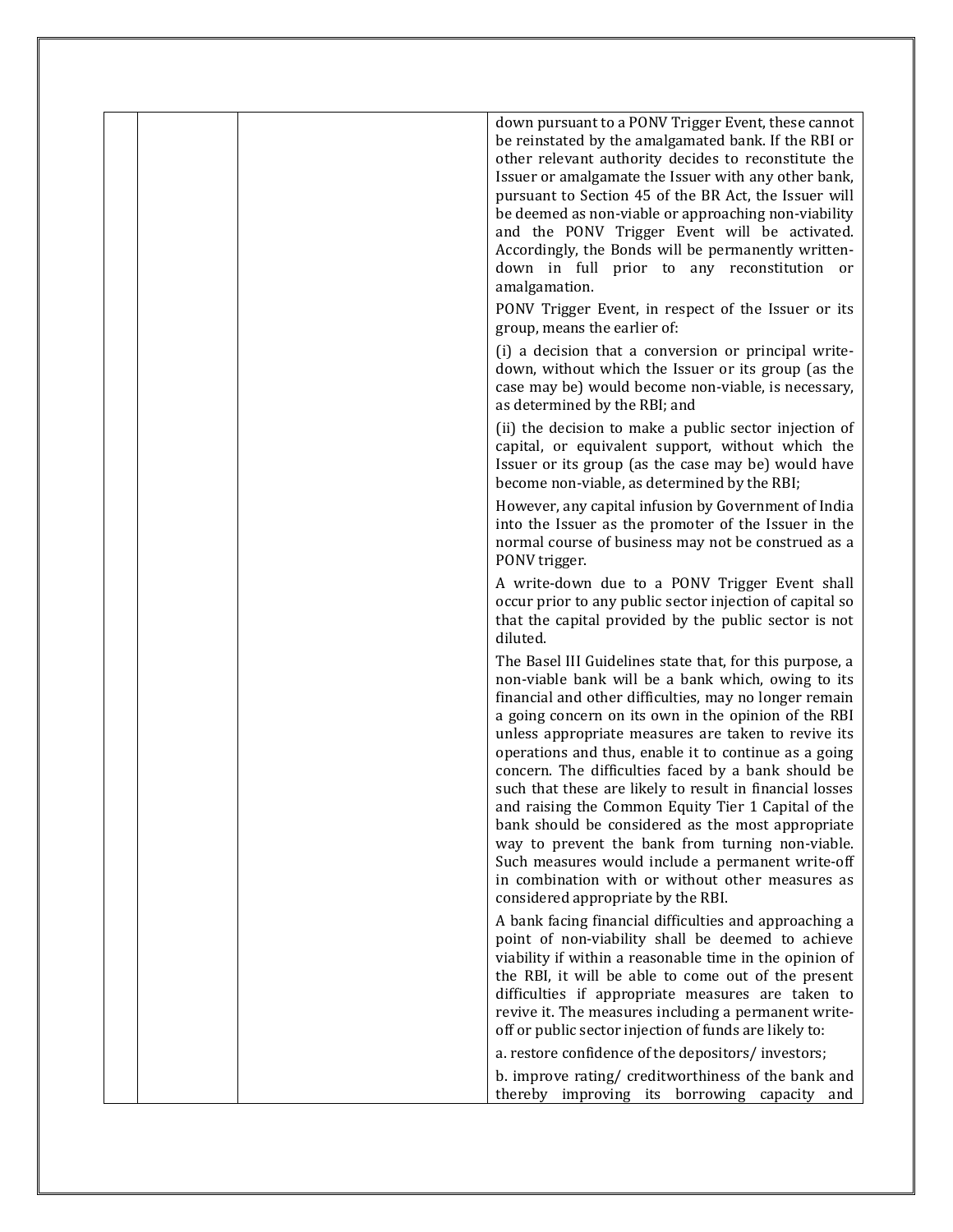|  |                                 |                                | liquidity and reduce cost of funds; and                                                                                                                                                                                                                                                                                                                                                   |
|--|---------------------------------|--------------------------------|-------------------------------------------------------------------------------------------------------------------------------------------------------------------------------------------------------------------------------------------------------------------------------------------------------------------------------------------------------------------------------------------|
|  |                                 |                                | c. augment the resource base to fund balance sheet<br>growth in the case of fresh injection of funds                                                                                                                                                                                                                                                                                      |
|  | $40$ -ii)<br>Temporary          | $40$ -ii-a)<br>Temporary write | If a CET1 Trigger Event (as described below) occurs,<br>the Issuer shall:                                                                                                                                                                                                                                                                                                                 |
|  | principal<br>write-down         | down                           | (i) notify the Trustee;                                                                                                                                                                                                                                                                                                                                                                   |
|  | on CET1<br><b>Trigger Event</b> |                                | (ii) cancel any coupon which is accrued and unpaid to<br>as on the write-down date; and                                                                                                                                                                                                                                                                                                   |
|  |                                 |                                | (iii) without the need for the consent of Bondholders<br>or the Trustee, write down the outstanding principal<br>of the Bonds by such amount as the Issuer may in its<br>absolute discretion decide and in no case such<br>amount shall be less than the amount required to                                                                                                               |
|  |                                 |                                | immediately return the Issuer's Common Equity Tier<br>1 Ratio (as defined below) to above the CET1 Trigger<br>Event Threshold (as defined below) (the "CET1 Write<br>Down Amount").                                                                                                                                                                                                       |
|  |                                 |                                | Notwithstanding the above, if the RBI has agreed with<br>the Issuer prior to the occurrence of the relevant<br>CET1 Trigger Event that a write-down shall not occur<br>because it is satisfied that actions, circumstances or                                                                                                                                                             |
|  |                                 |                                | events have had, or imminently will have, the effect of<br>restoring the Common Equity Tier 1 Ratio to a level<br>above the CET1 Trigger Event Threshold that the RBI<br>and the Issuer deem, in their absolute discretion, to<br>be adequate at such time, no CET1 Trigger Event in<br>relation thereto shall be deemed to have occurred.                                                |
|  |                                 |                                | A Write-Down may occur on more than one occasion<br>and (if applicable) the Bonds may be written down<br>following one or more Reinstatements. Once the<br>principal of a Bond has been written down pursuant<br>to this Condition (Temporary write down), it may be<br>restored in accordance with Condition laid out by<br>RBI.                                                         |
|  |                                 |                                | If the Issuer is amalgamated with any other bank<br>before the Bonds have been written down, the Bonds<br>will become part of the Additional Tier 1 capital of the<br>new bank emerging after the merger. If the Issuer is<br>amalgamated with any other bank after the Bonds<br>have been written down pursuant to a CET1 Trigger<br>Event, the amalgamated bank can reinstate these     |
|  |                                 |                                | instruments according to its discretion. Further, if the<br>Issuer is amalgamated or acquired by another bank<br>after being written down pursuant to a CET1 Trigger<br>Event and the holders of equity shares get positive<br>compensation on such amalgamation or acquisition,<br>the holders of Bonds which have been written down<br>pursuant to a CET1 Trigger Event will have to be |
|  |                                 |                                | appropriately compensated.<br><b>CET1 Trigger Event</b> means that the Issuer's or its<br>group's Common Equity Tier 1 Ratio is (i) if<br>calculated at any time prior to March 31, 2019, at or                                                                                                                                                                                           |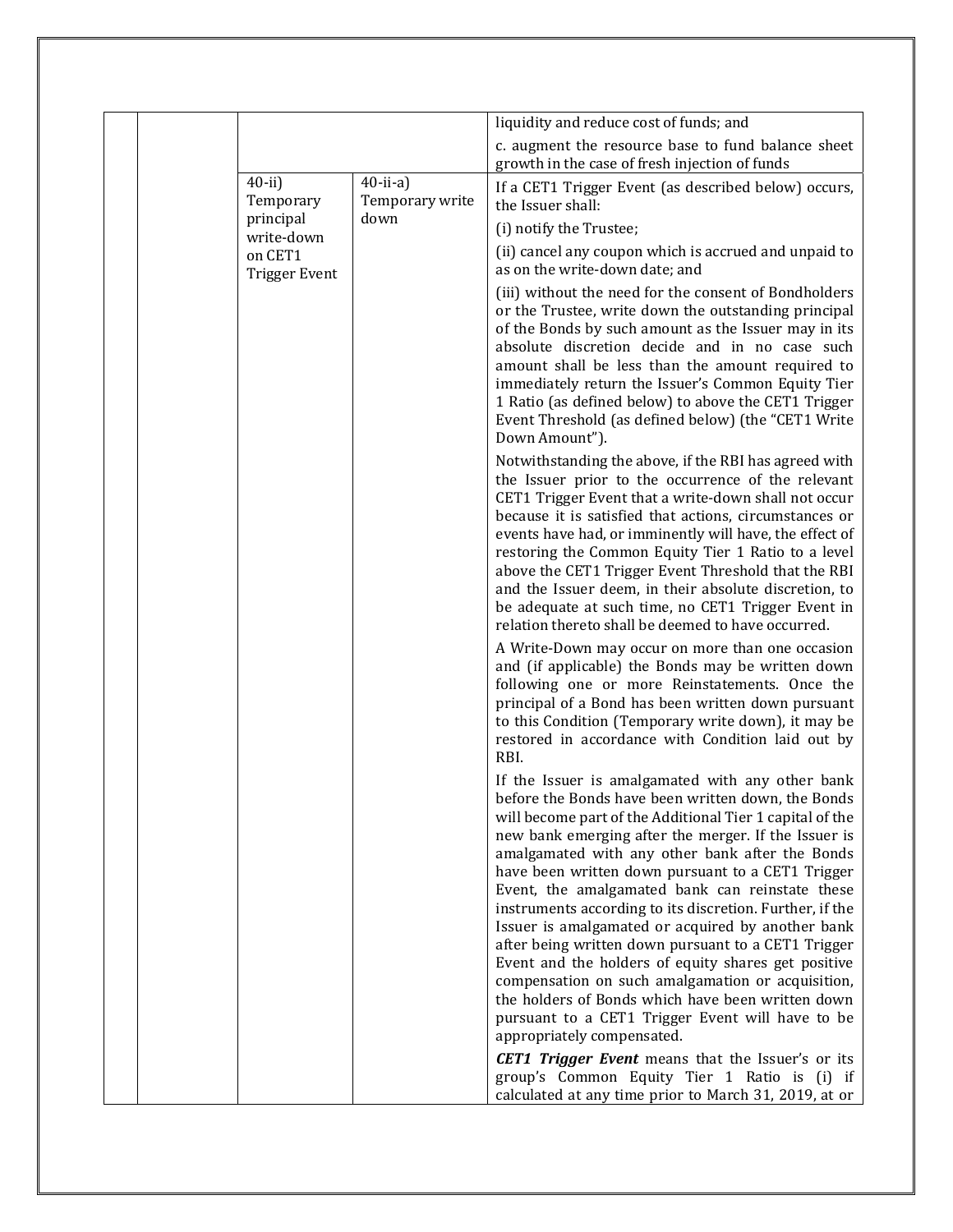|    |                                                                              |                                 | below 5.5%; or                                                                                                                                                                                                                                                                                                                                                                                                                                                                                                                                                                                                                                                                                                                                                                                                                                                                |
|----|------------------------------------------------------------------------------|---------------------------------|-------------------------------------------------------------------------------------------------------------------------------------------------------------------------------------------------------------------------------------------------------------------------------------------------------------------------------------------------------------------------------------------------------------------------------------------------------------------------------------------------------------------------------------------------------------------------------------------------------------------------------------------------------------------------------------------------------------------------------------------------------------------------------------------------------------------------------------------------------------------------------|
|    |                                                                              |                                 | (ii) if calculated at any time from and including March<br>31, 2019, at or below 6.125%,                                                                                                                                                                                                                                                                                                                                                                                                                                                                                                                                                                                                                                                                                                                                                                                      |
|    |                                                                              |                                 | (the "CET1 Trigger Event Threshold");                                                                                                                                                                                                                                                                                                                                                                                                                                                                                                                                                                                                                                                                                                                                                                                                                                         |
|    |                                                                              |                                 | Common Equity Tier 1 Ratio means the Common<br>Equity Tier 1 Capital (as defined and calculated in<br>accordance with the Basel III Guidelines) of the Issuer<br>or its group (as the case may be) expressed as a<br>percentage of the total risk weighted assets (as<br>defined and calculated in accordance with the Basel<br>III Guidelines) of the Issuer or its group (as<br>applicable);                                                                                                                                                                                                                                                                                                                                                                                                                                                                                |
|    |                                                                              |                                 | The purpose of a write-down on occurrence of the<br>CET1 Trigger Event shall be to shore up the capital<br>level of the Issuer. If the Issuer or its group breaches<br>the CET1 Trigger Event Threshold and equity is<br>replenished through write-down of the Bonds, such<br>replenished amount of equity will be excluded from<br>the total equity of the Issuer for the purpose of<br>determining the proportion of earnings to be paid out<br>as dividend in terms of rules laid down for<br>maintaining the capital conservation buffer (as<br>described in the Basel III Guidelines). However, once<br>the Issuer or its group (as the case may be) has<br>attained a total Common Equity Tier 1 Ratio of 8%<br>without counting the replenished equity capital, from<br>that point onwards, the Issuer may include the<br>replenished equity capital for all purposes. |
|    |                                                                              | $40$ -ii-b $)$<br>Reinstatement | Following a write-down pursuant to above Condition<br>(Temporary write down), the outstanding principal<br>amount of the Bonds may be increased in accordance<br>with RBI guidelines. Bonds may be subject to more<br>than one Reinstatement.                                                                                                                                                                                                                                                                                                                                                                                                                                                                                                                                                                                                                                 |
| 41 | Order of claim of AT 1 instruments at the event of<br>Gone concern situation |                                 | The order of claim of various types of Regulatory<br>capital instruments issued by the Issuer and that may<br>be issued in future shall be as under:                                                                                                                                                                                                                                                                                                                                                                                                                                                                                                                                                                                                                                                                                                                          |
|    |                                                                              |                                 | Additional Tier I debt instruments will be superior to<br>the claims of investors in equity shares and perpetual<br>non-cumulative preference shares and subordinate to<br>the claims of all depositors and general creditors &<br>subordinated debt of the Issuer. However, write<br>down / claim of AT 1 debt instruments will be on<br>pari-passu basis amongst themselves irrespective of<br>the date of issue                                                                                                                                                                                                                                                                                                                                                                                                                                                            |
| 42 | <b>Transaction Documents</b>                                                 |                                 | The Issuer shall execute the documents including but<br>not limited to the following in connection with the<br>issue:                                                                                                                                                                                                                                                                                                                                                                                                                                                                                                                                                                                                                                                                                                                                                         |
|    |                                                                              |                                 | (i) Letter appointing Trustees to the Bond Holders.                                                                                                                                                                                                                                                                                                                                                                                                                                                                                                                                                                                                                                                                                                                                                                                                                           |
|    |                                                                              |                                 | (ii) Bond trustee agreement;<br>(iii) Bond trustee deed                                                                                                                                                                                                                                                                                                                                                                                                                                                                                                                                                                                                                                                                                                                                                                                                                       |
|    |                                                                              |                                 | (iv) Rating agreement with Rating agency;                                                                                                                                                                                                                                                                                                                                                                                                                                                                                                                                                                                                                                                                                                                                                                                                                                     |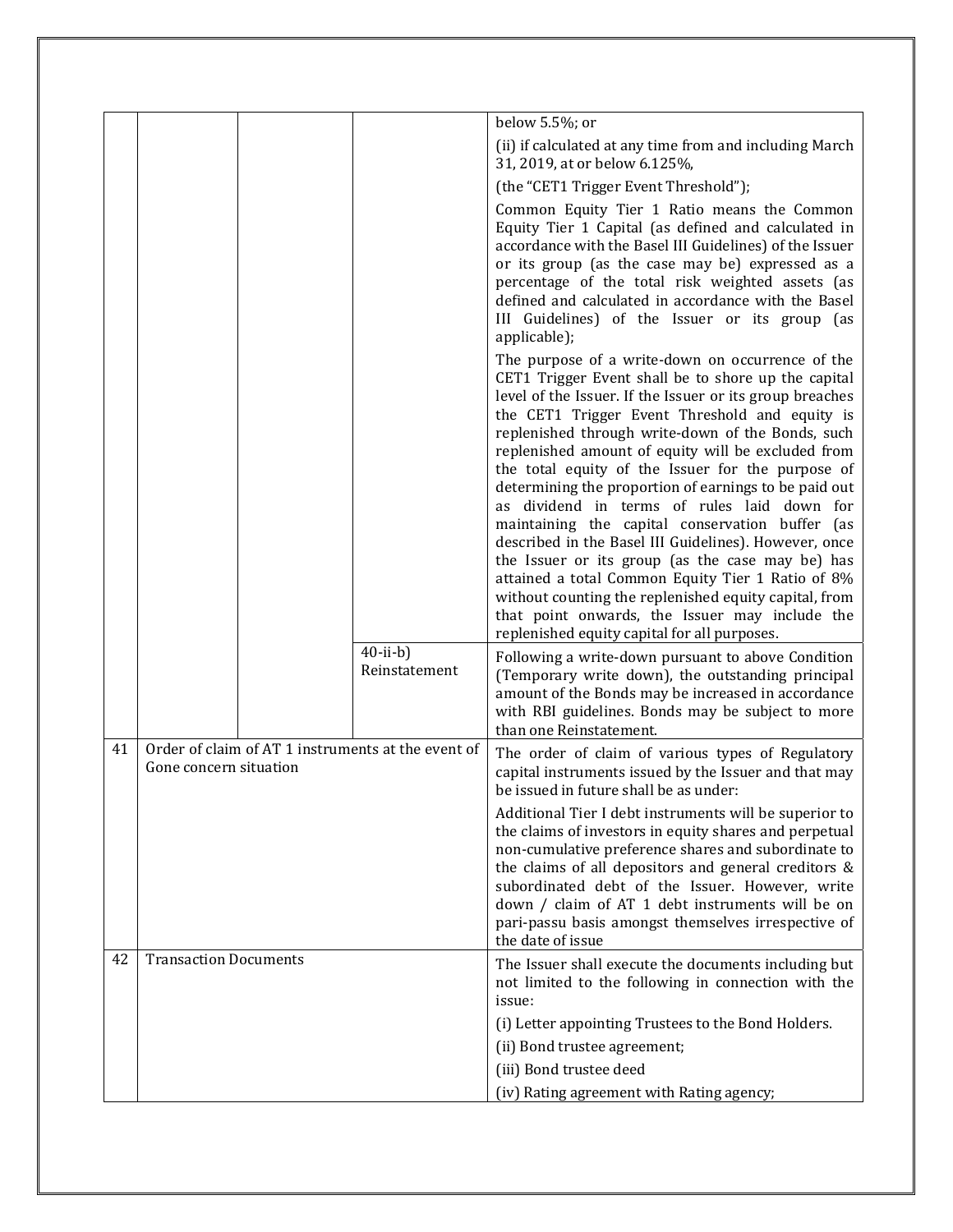|    |                                                | (vii) Letter appointing Registrar and agreement<br>entered into between the Issuer and the Registrar.                                                                                                                                                                                                                                                                                                                                                                                                            |
|----|------------------------------------------------|------------------------------------------------------------------------------------------------------------------------------------------------------------------------------------------------------------------------------------------------------------------------------------------------------------------------------------------------------------------------------------------------------------------------------------------------------------------------------------------------------------------|
|    |                                                | (viii) Listing Agreement with NSE & BSE Limited.                                                                                                                                                                                                                                                                                                                                                                                                                                                                 |
|    |                                                | (ix)Information<br>Memorandum<br>Disclosure<br>Document                                                                                                                                                                                                                                                                                                                                                                                                                                                          |
| 43 | Conditions precedent to subscription of Bonds  | The subscription from investors shall be accepted<br>for allocation and allotment by the Issuer subject to<br>the following:                                                                                                                                                                                                                                                                                                                                                                                     |
|    |                                                | (i) Rating letter(s) from the aforesaid rating agencies<br>not being more than one month old from the issue<br>opening date;                                                                                                                                                                                                                                                                                                                                                                                     |
|    |                                                | (ii) Letter from the Trustees conveying their consent<br>to act as Trustees for the Bondholder(s);                                                                                                                                                                                                                                                                                                                                                                                                               |
|    |                                                | (iii) Letter to NSE & BSE for seeking its In-principle<br>approval for listing and trading of Bonds                                                                                                                                                                                                                                                                                                                                                                                                              |
| 44 | Conditions subsequent to subscription of Bonds | The Issuer shall ensure that the following documents<br>are executed/ activities are completed as per time<br>frame mentioned below:                                                                                                                                                                                                                                                                                                                                                                             |
|    |                                                | (i) Credit of demat account(s) of the allottee(s) by<br>number of Bonds allotted within 2 working days from<br>the Deemed Date of Allotment                                                                                                                                                                                                                                                                                                                                                                      |
|    |                                                | (ii) Making listing application to NSE/BSE within 15<br>days from the Deemed Date of Allotment of Bonds<br>and seeking listing permission within 20 days from<br>the Deemed Date of Allotment of Bonds in pursuance<br>of SEBI Debt Regulations;                                                                                                                                                                                                                                                                 |
|    |                                                | (In the event of a delay in listing of the Bonds beyond<br>20 days of the Deemed Date of Allotment, the Issuer<br>will pay to the investor penal interest of 1% per<br>annum over the Coupon Rate commencing on the<br>expiry of 30 days from the Deemed Date of Allotment<br>until the listing of the Bonds.)                                                                                                                                                                                                   |
| 45 | <b>Business Day Convention</b>                 | Should any of the dates, other than the Coupon<br>Payment Date including the Deemed Date of<br>Allotment, Issuer Call Date, Tax Call Date<br>or<br>Regulatory Call Date as defined herein, fall on day<br>which is not a business day, the immediately<br>preceding business day shall be considered as the<br>effective date. Should the Coupon Payment Date, as<br>defined herein, fall on day which is not a business<br>day, the immediately next business day shall be<br>considered as the effective date. |
| 46 | Eligible Investors                             | Prospective subscribers must make their own<br>independent evaluation and judgment regarding their<br>eligibility to invest in the issue.                                                                                                                                                                                                                                                                                                                                                                        |
| 47 | Governing Law and Jurisdiction                 | The Bonds are governed by and shall be construed in<br>accordance with the existing laws of India. Any<br>dispute arising thereof shall be subject to the<br>jurisdiction of competent courts of Mumbai,<br>Maharashtra.                                                                                                                                                                                                                                                                                         |
| 48 | Applicable RBI Guidelines                      | The present issue of Bonds is being made in                                                                                                                                                                                                                                                                                                                                                                                                                                                                      |